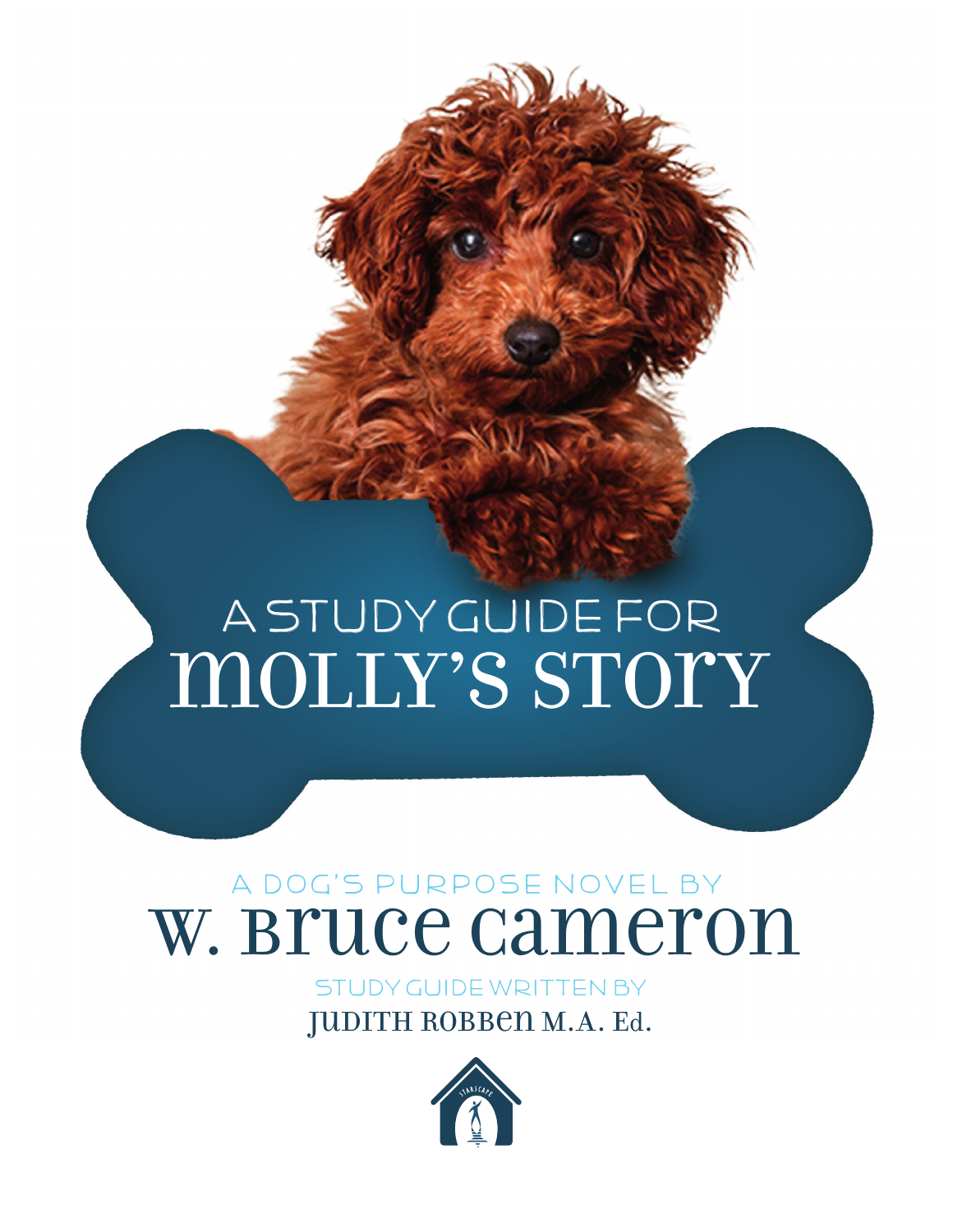

### chapter one

**VOCABULARY**  $(L.4.4)$ burrow hoisted astounded fostering investigate muzzle injustice plumy obliged

- 1. **(POINT OF VIEW RL.4.6 )** Molly says several times, "to teach it who was boss." What does this tell you about point of view? Who is telling the story and how does this impact the reader?
- 2. **(DETAILS RI.4.1)** What is Molly using to play tug of war?
- 3. **(COMPARE/CONTRAST RL.4.3)** Compare Che's behavior to Barney's. Use two details in the text to support your answer.
- 4. **(OPINION WRITING W.4.1.a)** What is your opinion of fostering dogs? Be sure to include at least three reasons for your opinion.

### chapter two

#### **VOCABULARY**

 $(L.4.4)$ devoured smitten hesitated steadily

- 1. **(DETAILS RI.4.1 AND HUMOR)** How does author W. Bruce Cameron use humor to describe a young boy and girl? Cite the detail that explains this humor.
- 2. **(INFERENCE RL.4.1)** What can you infer about Molly's feelings at the end of Chapter 2? Cite a detail from the text to support your thinking.
- 3. **(DETAILS RI.4.1)** Why does CJ not take Molly when she leaves? What detail in the text explains this?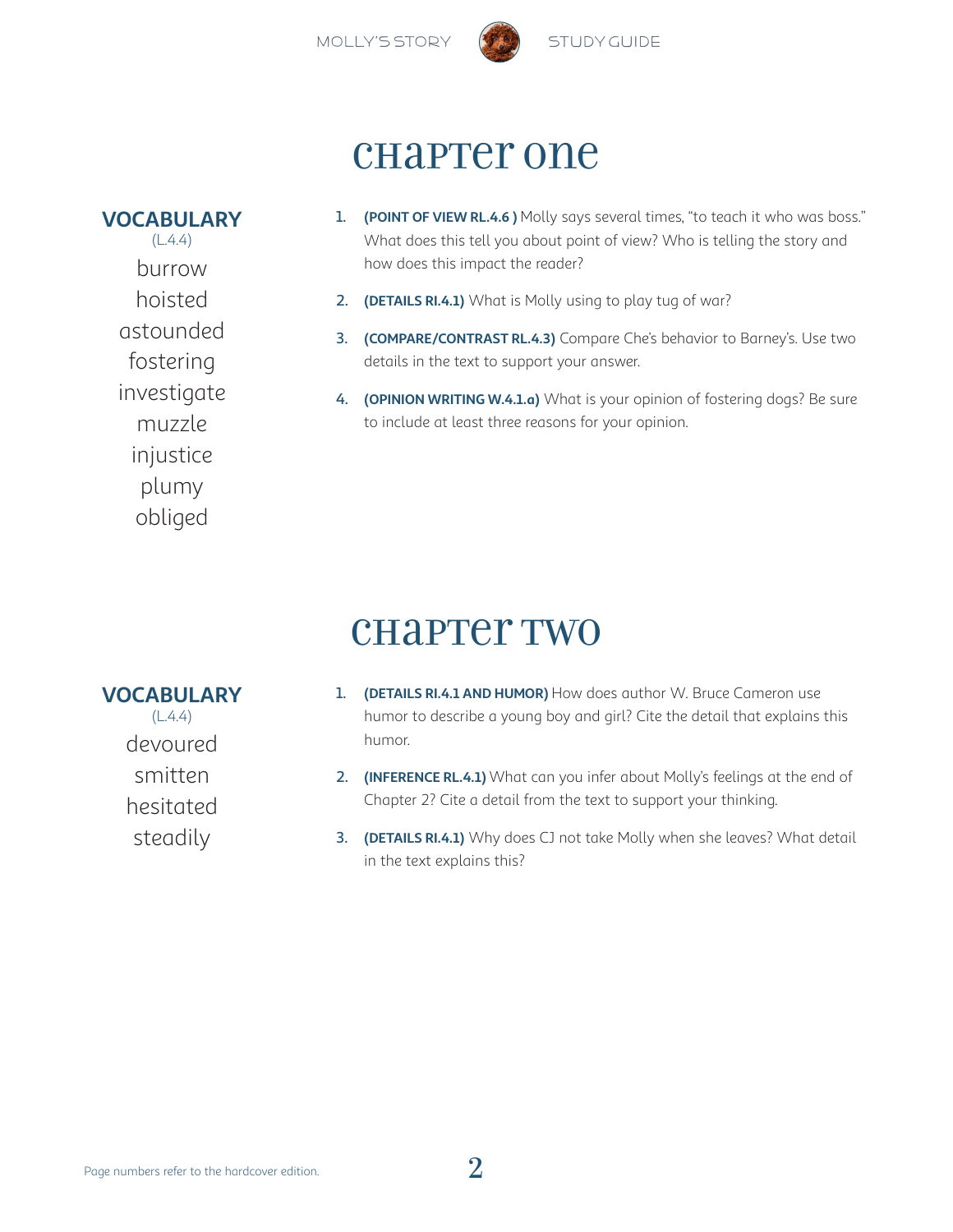

## chapter Three

### **VOCABULARY**

 $(L.4.4)$ affectionately jolted stubbornly shushed billowy staggered dismay bewildering anxiety

- 1. **(INFERENCE RL.4.1)** What can you infer about Daisy's past based on the line "Daisy seemed happier, in fact, with fewer people around"?
- 2. **(RESEARCH W.4.7)** Research the following facts about Aspen.
	- State?
	- Longitude and Latitude?
	- Average temperature in January?
- 3. **(INFERENCE RL.4.1)** Do you think CJ really needed a yogurt (Pg. 31) because she hungry or was there another reason? Explain.
- 4. **(DETAILS RI.4.1)** What is the clue sentence that explains why Gloria did not hear Molly whining in the basement?

# chapter Four

### **VOCABULARY**

 $(L.4.4)$ clattering 1. **(RL.4.1 INFERENCE AND DETAILS RI.4.1)** When Molly explores the upstairs with CJ, what are the following objects in actuality and what clue words help the reader make these inferences?

| fiddled | Molly's Words                                                               | <b>Actual Object</b> | <b>Clue Words in Text</b> |
|---------|-----------------------------------------------------------------------------|----------------------|---------------------------|
|         | Flat piece of glass                                                         |                      |                           |
|         | Square pieces of paper                                                      |                      |                           |
|         | It had a promising smell, like sweat and<br>dirt and something animal-like. |                      |                           |

- 2. **(RL.4.1 INFERENCE)** Why do you think Molly thinks the dog at the park is named Get Back Here Milo? Use a detail from the text to support your answer.
- 3. **(RI.4.1 DETAILS)** CJ says, "I need you not to bark, okay, Molly?" Why does CJ say this to Molly? Use a detail to support your answer.

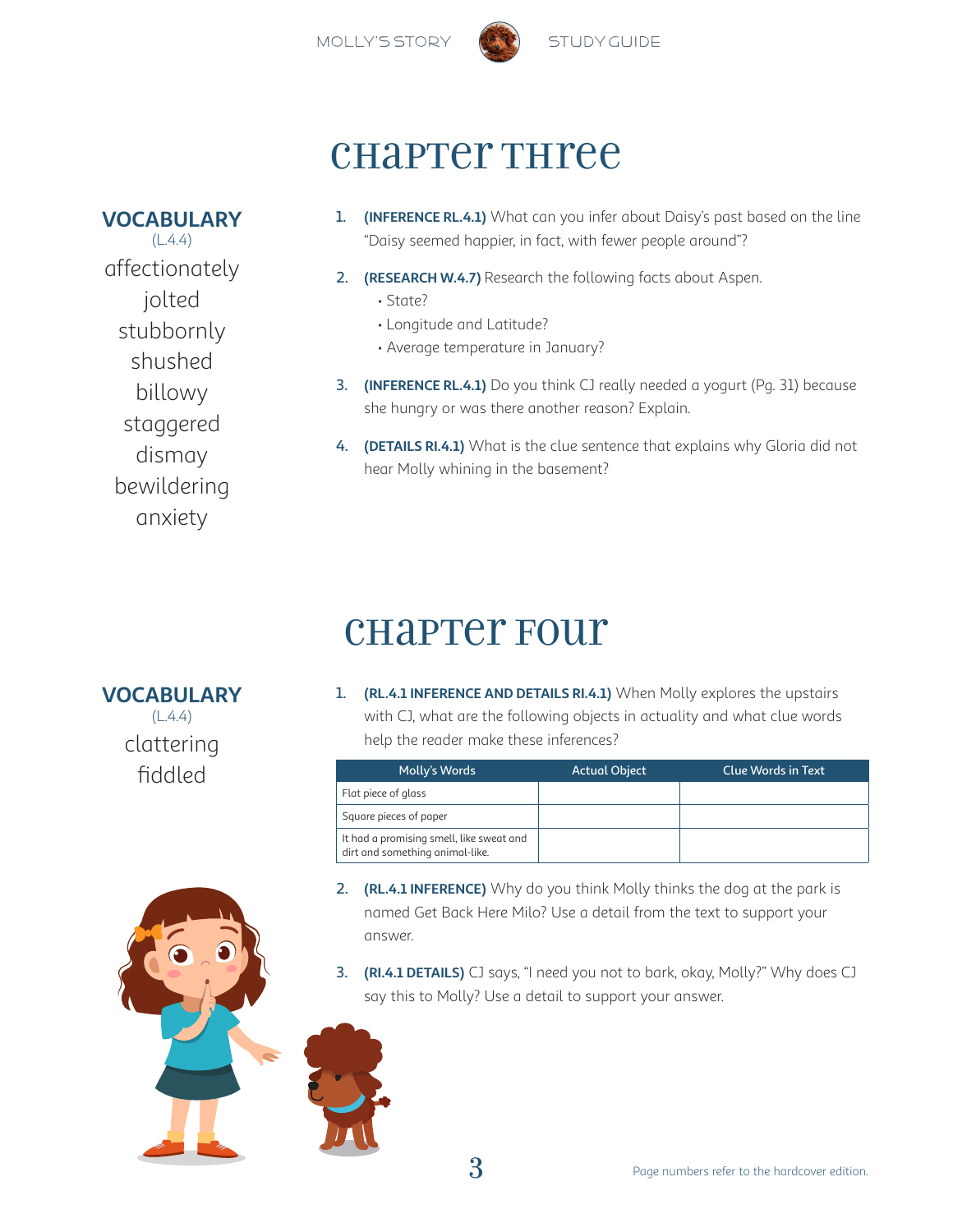

### chapter five

- 1. **(RL.4.1 INFERENCE)** W. Bruce Cameron writes, "I bet it came in because it smelled your stupid coat!" (Pg. 53) Why do you think CJ does not like Gloria's fur coat?
- 2. **(RI.4.1 DETAILS)** How can the reader tell that CJ is not going to school every day? State the detail in the text that reveals this.
- 3. **(W.4.3.C SUMMARY/TIME ORDER TRANSITION WORDS)** Explain the game that CJ played with Molly to teach her to not to bark when under the basement steps. Be sure to use time order words such as: first, second, next, finally.
- 4. **(RF.4.4 CONTEXT CLUES)** W. Bruce Cameron writes, "Miss Mahoney? I'm Officer Llewellyn. I'm a truant officer." (Pg. 64) What sentence on this page explains what a truant officer is?



### **CHAPTET SIX**

- 1. **(RL.4.1 INFERENCE)** Why do you think the police officer is confused by Gloria's response to the citation? Use a detail to support your inference.
- 2. **(RL.4.1 INFERENCE)** Who do you think the men were who scooped up Molly and put her in the van? What details help the reader know this? List at least two details that give clues.
- 3. **(RL4.3 COMPARING CHARACTER TRAITS)** A conflict arises in Chapter 6 when the truth about Molly is revealed. Gloria and CJ are at odds with one another due to Molly. Create a chart describing the character traits of both Gloria and CJ. Then explain how this conflict changes the story using details to describe their different actions.
- 4. **(W.4.9.a DRAW EVIDENCE FROM LITERARY TEXT TO DESCRIBE CHARACTER)**  Using the chart of character traits and details from the text, explain how the actions of both CJ and Gloria reveal their character traits.

### **VOCABULARY**

**VOCABULARY**  $(L.4.4)$ 

familiar

gape clattering indignant loyalty heave

truant

 $(L.4.4)$ citation bewildered metallic deftly indignantly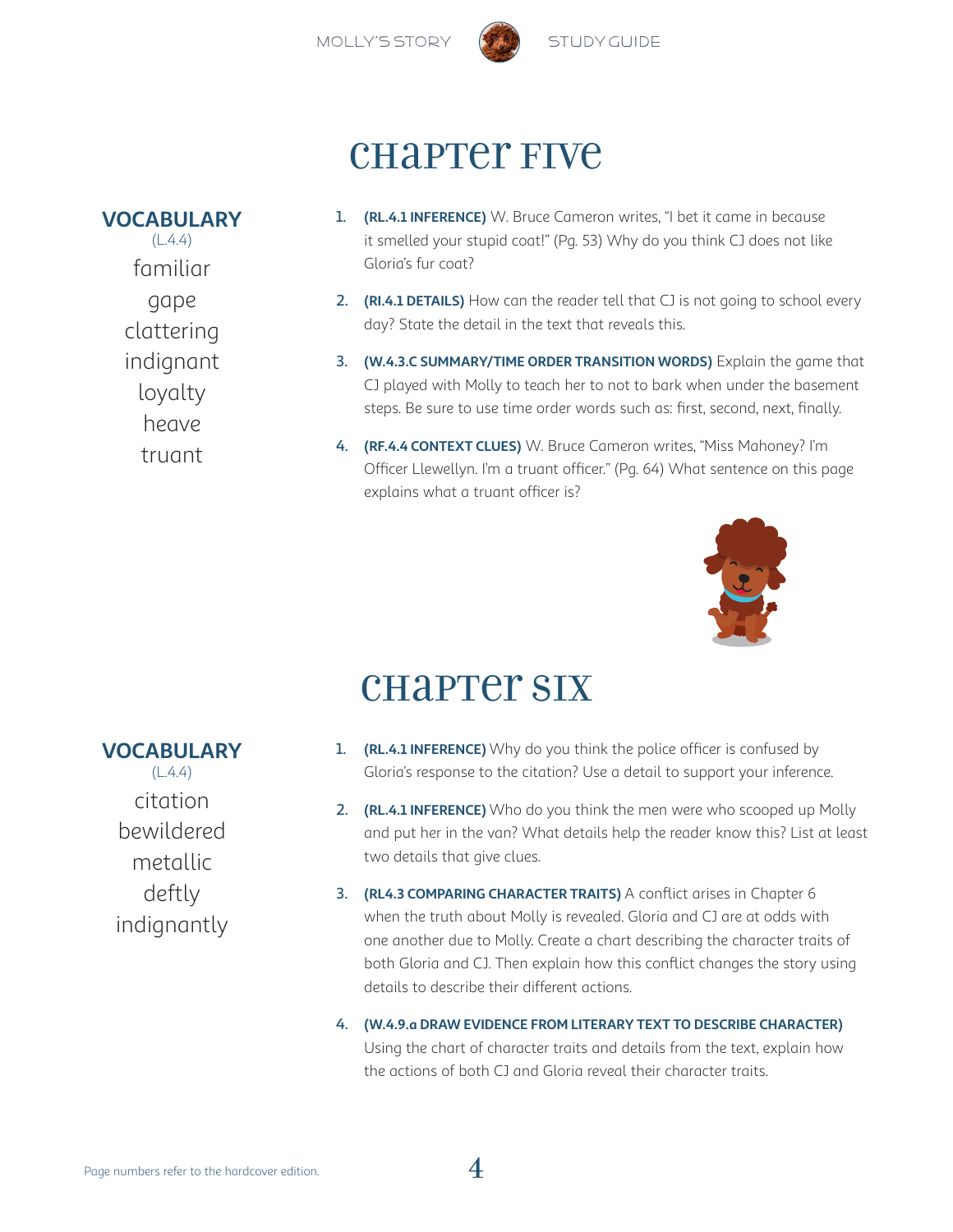

## chapter seven

#### 1. **(RI.4.1 DETAILS)** Why does CJ not want to teach Molly any tricks? **VOCABULARY**

- 2. **(RL.4.1 INFERENCE)** Why do you think Trent says nothing is wrong when Molly asks him, yet he is not happy either? Use a detail to support your inference.
- 3. **(RI.4.1 DETAILS)** Why did Molly try to stay away from Shane? Use at least two details in the text to support your answer.
- 4. **(RI.4.1 DETAILS)** What are the students in CJ's art class drawing a portrait of? State two details that provide evidence for your answer.

# chapter eight

### **VOCABULARY**

 $(L.4.4)$ 

collapsed affection baffled

turpentine

 $(L.4.4)$ enticing wafted saliva tentatively content heaved tension exasperation

- 1. **(RI.4.1 DETAILS)** List at least three details that tell the reader that the cheese was not good for Molly.
- 2. **(RL.4.1 INFERENCE)** Why do you think Gloria allowed Molly to eat the cheese and never told CJ about the cheese that made Molly sick? Use one detail in the text to support your inference.
- 3. **(RI.4.1 DETAILS)** How can you tell that Shane does not like Molly? Find evidence in the text to support your answer.
- 4. **(RL.4.1 INFERENCE)** Why does Trent say, "Uh, no, my mom said I have to mow the lawn" when CJ asks him to come inside?
- 5. **(RL.4.3 CHARACTER ANALYSIS)** Describe Shane's character based on his actions and Molly's thoughts about Shane in Chapter 8. Use text evidence in your answer.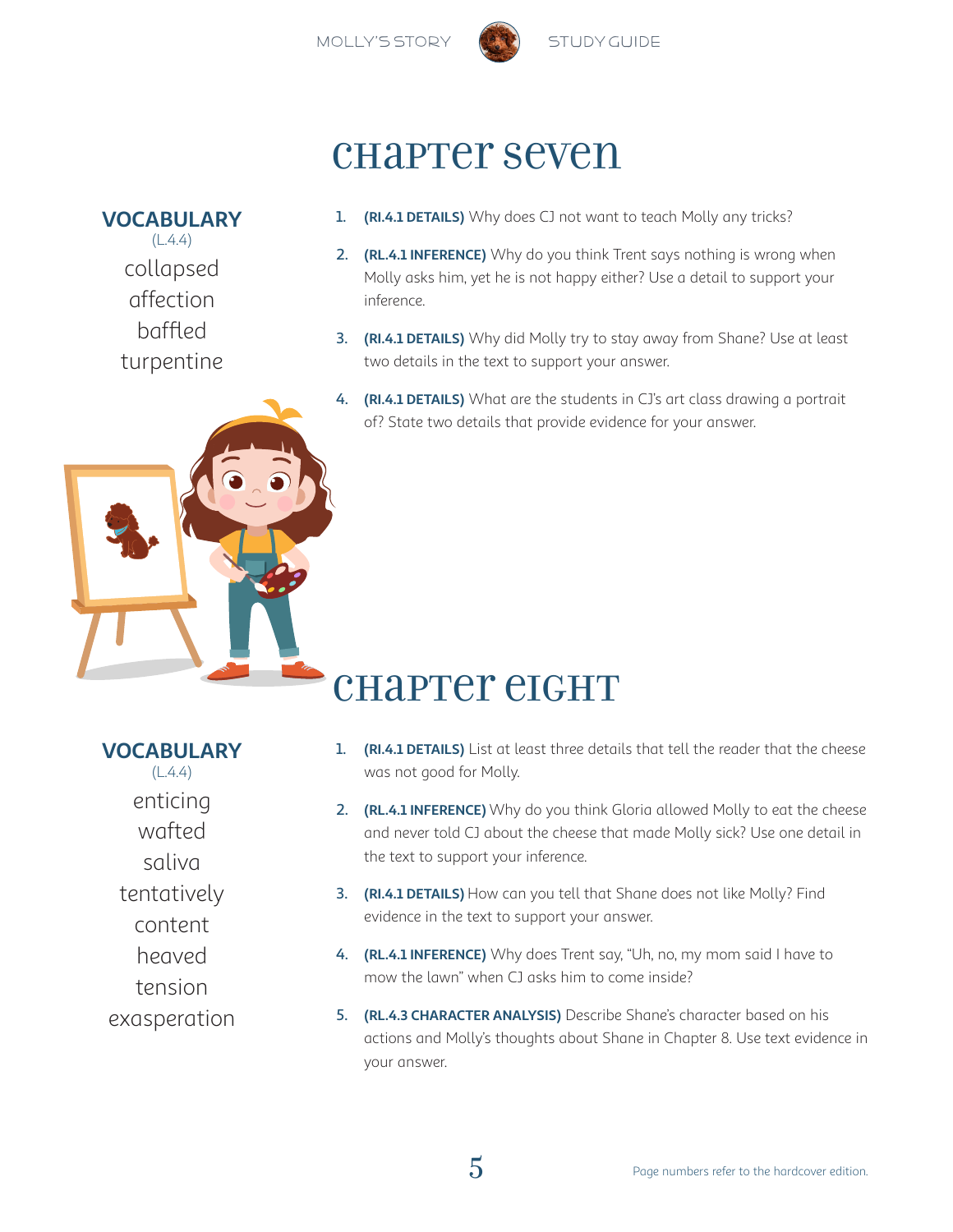

#### **VOCABULARY**

 $(L.4.4)$ inspiration edible urgently

### chapter Nine

- 1. **(RI.4.1 DETAILS)** Why does Shane ask to come inside the art studio?
- 2. **(RI.4.4 DETAILS)** How does Molly sense that CJ is nervous when Shane enters the art room? Provide details from the text.
- 3. **(RL.4.1 INFERENCE)** What sentence on Pg. 101 gives the reader a hint that Shane might be stealing from the art teacher? Use quotation marks.
- 4. **(RL.4.1 INFERENCE)** Why do you think Sheryl began to relax after CJ explained what Shane did in the art room, even though it involved stealing?
- 5. **(RI.4.1 DETAILS)** Is Gloria more worried about herself or more worried about CJ? Provide a detail as evidence to support your answer.
- 6. **(PREDICTION BASED ON CHARACTER'S ACTIONS)** What community service project do you think CJ will choose from the four choices given to her? Explain your prediction.

## chapter Ten

- 1. **(RI.4.1 DETAILS)** What type of training is Andi doing with the dogs at the kennel?
- 2. **(W.4.7 RESEARCH)** Using a trusted internet source, do research on dogs that are trained to sniff cancer. How long has this been happening?
- 3. **(RL.4.4 INFERENCE)** Why do you think Andi was using buckets first and then people for Luke to sniff?
- 4. **(RI.4.1 DETAILS)** Why did Molly finally get a treat from Andi? Use a detail to explain Molly's actions for the treat.



#### **VOCABULARY**

 $(L.4.4)$ diagnose lingered tension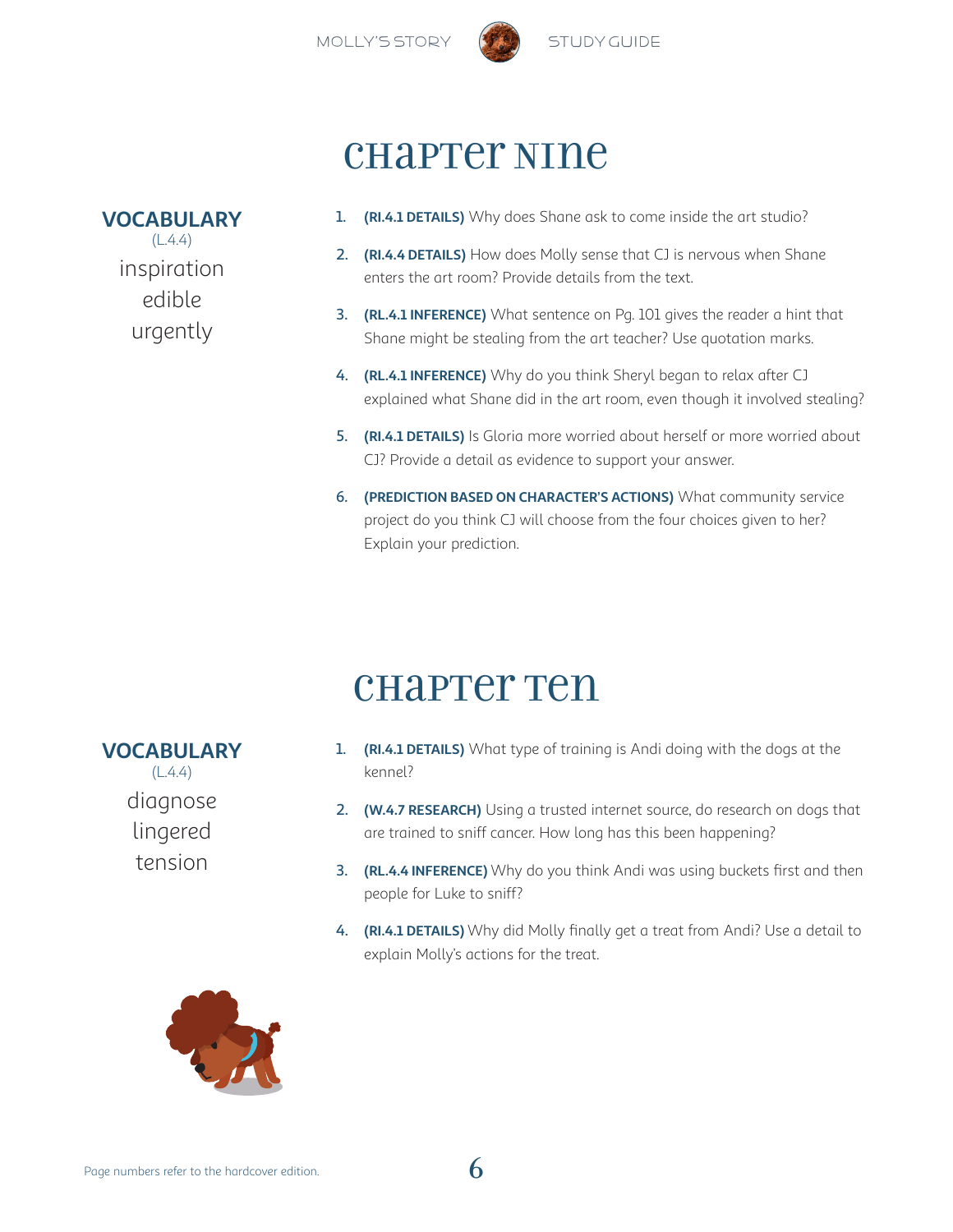

### chapter Eleven

1. **(RI.4.1 DETAILS)** Why is CJ giving Molly a bath? Use text evidence in your answer.

- 2. **(RI.4.1 DETAILS)** What is the purpose for the evening out with Gloria and Gus? Use a detail to support your answer.
- 3. **(RI.4.1 DETAILS AND W4.2.B QUOTATION MARKS)** Why is CJ nervous about seeing Sheryl at the art show? Support your answer with evidence from the text using quotation marks.
- 4. **(RL.4.1 INFERENCE)** Why do you think Molly lies down and crosses her paws when she sees Sheryl?

## chapter Twelve

- 1. **(RI.4.1 DETAILS)** How did Trent stick up for CJ at the art show? Explain with details from the text.
- 2. **(RL.4.1 INFERENCE)** What can you infer about Trent's feelings toward Gus? Use a detail to support your inference.
- 3. **(RL.4.1 INFERENCE)** Why do you think CJ tiptoed down the hall and to her bedroom at the end of the chapter?
- 4. **(RL.4.3 CHARACTER ANALYSIS)** Describe Gloria's character based on her actions. Be sure to use Gloria's actions in Chapter 11 as evidence for her character traits. Use at least two different character traits.
- 5. **(W.4.3.C SUMMARY WRITING AND W.4.3.C TIME ORDER)** In Chapter 12, the characters show emotions of anger and frustration. Write a summary of the events that took place in this chapter and be sure to explain why CJ, Gloria, Gus, and Trent were so upset in this chapter. Be sure to use transition words.

**VOCABULARY**  $(L.4.4)$ civilized dreadful



**VOCABULARY**  $(L.4.4)$ 

> sternly frantically

> > appeal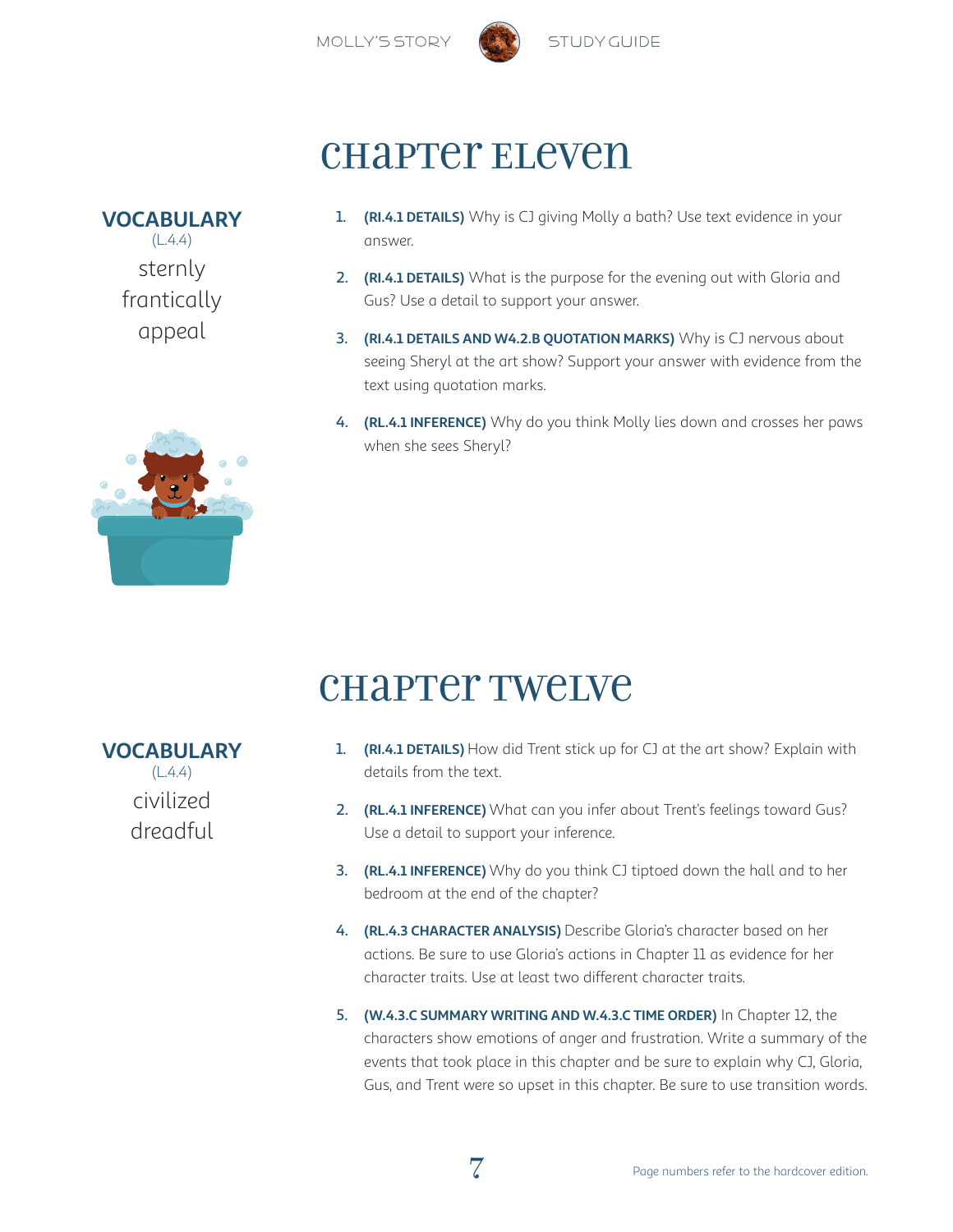



## chapter Thirteen

**VOCABULARY**

 $(L.4.4)$ hesitantly bayed bellowed deftly frantic reluctantly defiantly

- 1. **(RL.4.1 INFERENCE)** Why do you think Gloria told the woman, "I found this poor dog abandoned in the streets. There's no telling how long he's been living like that, alone and far, far away from his family."
- 2. **(W.4.1.A OPINION WRITING )** At the end of the chapter CJ says, "Just one more day. Then I promise you'll never see Molly again." (Pg. 159) What is your opinion? Do you think CJ should give Molly away? Or do you think CJ should find a way to keep Molly? State your opinion and provide reasons to support your opinion.

# chapter Fourteen

- 1. **(RL.4.1 INFERENCE)** How do you think CJ chose the different houses to visit when running away from home? Use a detail to support your inference.
- 2. **(RF.4.4 CONTEXT CLUES)** W. Bruce Cameron states, "CJ often slept on the floor in a sort of sack that was made of silky, rustling material, very good for burrowing into." What is this object?
- 3. **(RL.4.4 INFERENCE)** On Pg. 166, Emily asks if she can go with CJ to her aunt's house, but CJ says, "No!" Why do you think she says no? Use a detail from the text to support your answer.
- 4. **(RI.4.1 DETAILS)** In the boxes below, name all the people/pets that CJ and Molly visited when they were homeless in Chapter 14.

| 1 <sup>ST</sup> HOUSE | 2 <sup>ND</sup> HOUSE | 3RD HOUSE          | 4TH HOUSE |
|-----------------------|-----------------------|--------------------|-----------|
| Girl:                 | # of Cats:            | Two types of Dogs: | Girl:     |
| Cat:                  |                       |                    | Boy:      |
| Dog:                  | # of Dogs:            |                    | Rats:     |
| Days:                 |                       |                    | Nights:   |

**VOCABULARY**  $(L.4.4)$ delectable

wearily

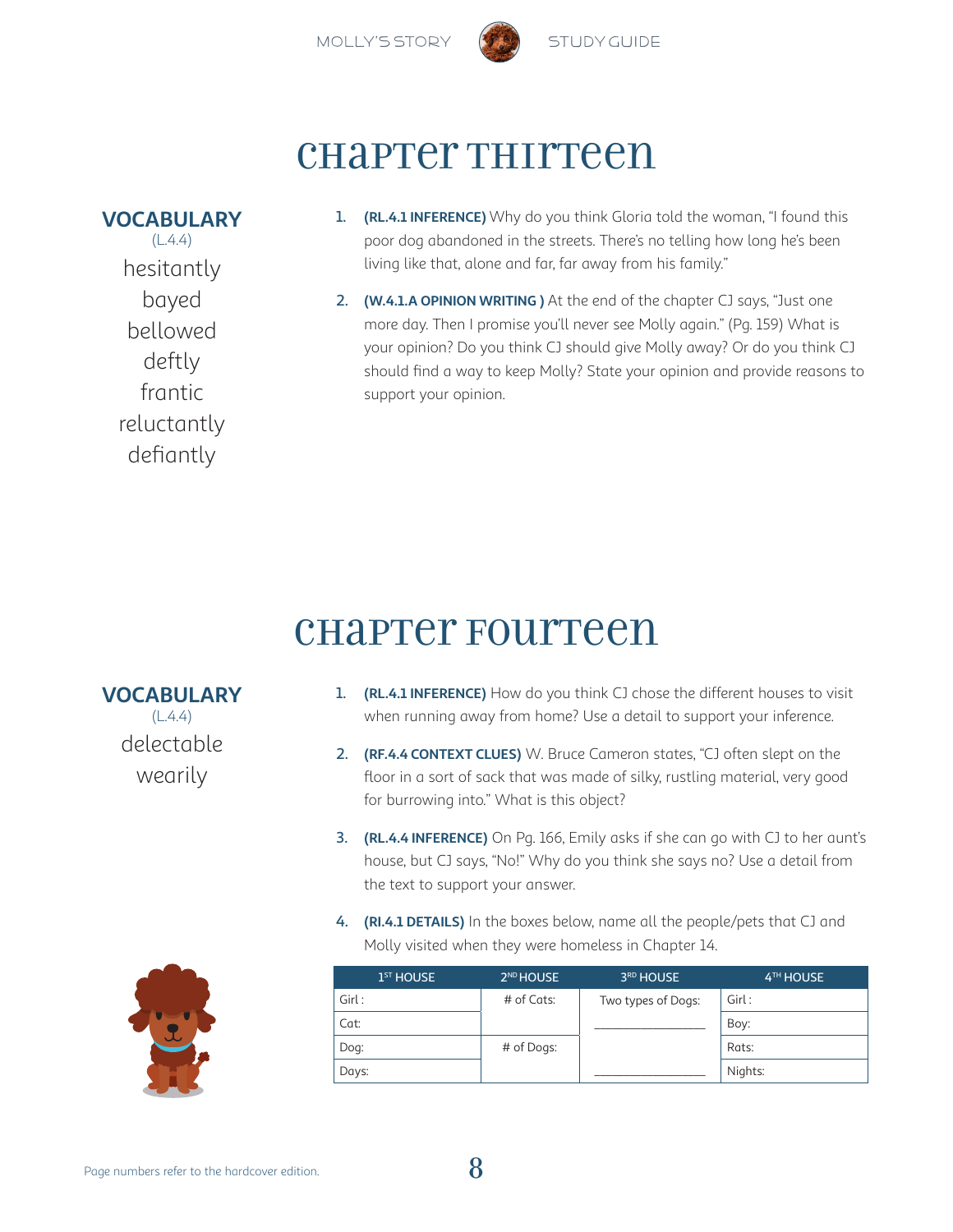



## chapter Fifteen

**VOCABULARY**  $(L.4.4)$ defend awkwardly

- 1. **(RI.4.1 DETAILS)** What game does Molly use to compare keeping quiet in the garage?
- 2. **(L.4.5 FIGURATIVE LANGUAGE-ONOMATOPOEIA)** What words are used to compare the sound of the garage door coming down?
- 3. **(RL.4.1 INFERENCE)** What can you infer about Molly's feelings when she says, "I couldn't do anything but stay close all night, keeping her as warm as I could"? (Pg. 173)
- 4. **(RL. 4.1 INFERENCE)** What kind of message do you think Andi is trying to give CJ when she says, "You can't run away from your problems. They'll always find you." (Pg. 178) Be sure to explain this message by describing what you think CJ should do next.



**VOCABULARY**  $(L.4.4)$ 

tremble

bristled

# chapter Sixteen

- 1. **(RL.4.1 INFERENCE)** Why do you think CJ sat on the front steps of her house instead of going inside after being away from home so long? What was she thinking?
- 2. **(RL.4.1 INFERENCE)** How can you tell that Gloria is proud of CJ? Use a detail from the text to support your inference.
- 3. **(RI.4.1 DETAILS)** What saved CJ from Shane's rude behavior? Use a detail to support your answer.